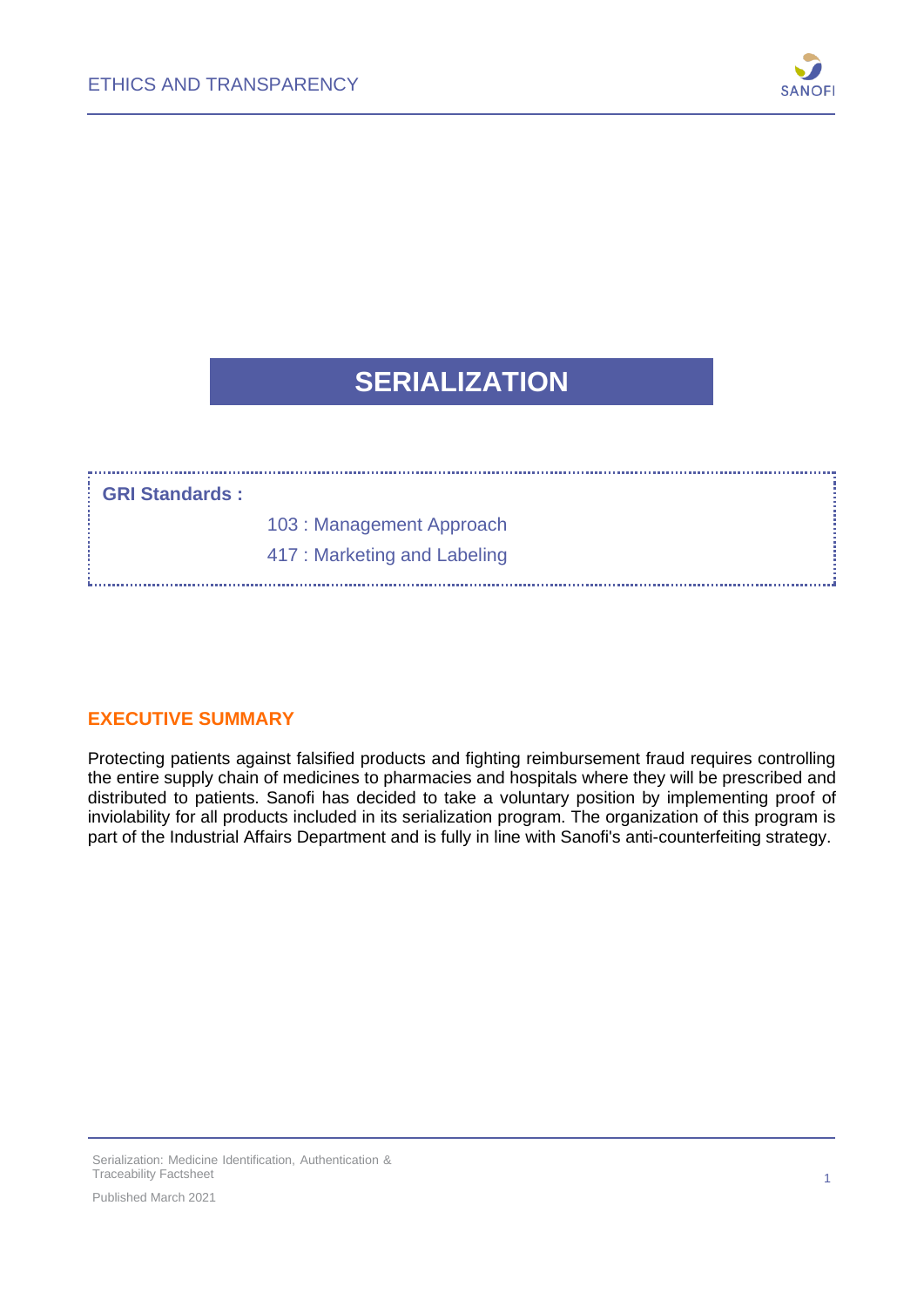# **TABLE OF CONTENTS**

| 1.1. Level 1: Protecting integrity and inviolability of the packaging3 |  |
|------------------------------------------------------------------------|--|
|                                                                        |  |
|                                                                        |  |
|                                                                        |  |
|                                                                        |  |
| 4. DATA MATRIX TECHNOLOGY FOR INCREASED TRACEABILITY6                  |  |
|                                                                        |  |

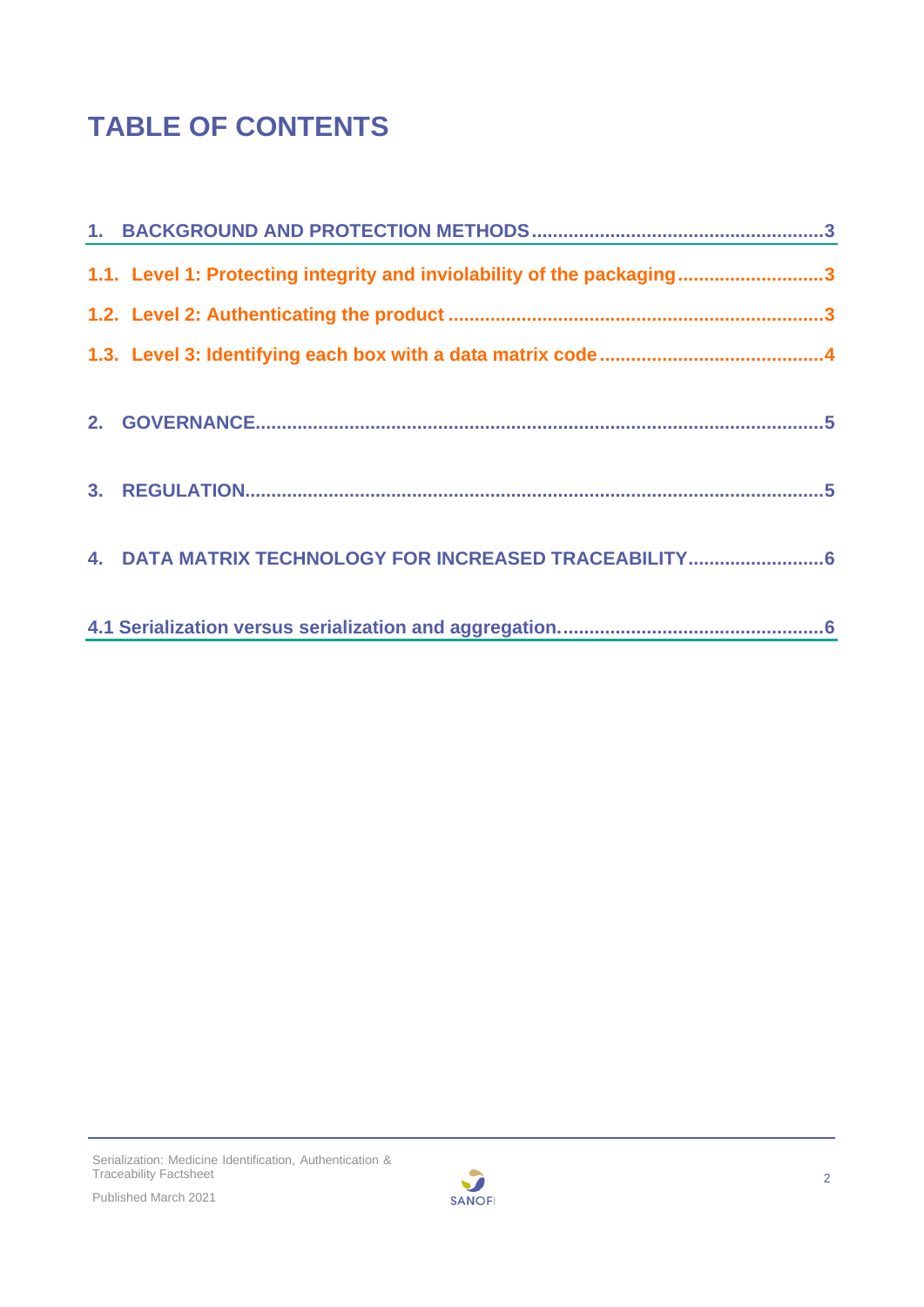### <span id="page-2-0"></span>**1. BACKGROUND AND PROTECTION METHODS**

In many countries, such as Belgium, Greece and Italy, drug identification at unit of sale (i.e., serialization) uses linear barcodes printed either by the government (Italy) or by the manufacturer (Greece, Belgium). However, no traceability information is included in the code. Historically, the code was made to prevent reimbursement fraud.



Already in place)

In recent years, a need for additional measures to protect medicines has occurred for three major reasons :

- fighting falsified drugs ;
- avoiding social security fraud (reimbursement fraud);
- ensuring traceability of the product quality.

All these reasons are linked to **patient safety** and the need to control the distribution system in order to avoid false medicines. For more information on this topic, see the Fighting Falsified Medical Products factsheet in our [Document](https://www.sanofi.com/en/our-responsibility/documents-center/) Center.

Several methods ensure the quality of medicines with a layered (three-level) approach to protect the packaging.

#### <span id="page-2-1"></span>**1.1. Level 1: Protecting integrity and inviolability of the packaging**

Tamper-evident packaging is dedicated to reduce the risk of violating the integrity of the original manufacturer's packaging. Sanofi decided to take a voluntary position, implementing tamperevidence for all products included in the scope of its serialization program. While in some countries, such as the United States, this goes beyond strict regulatory requirements, it represents for Sanofi an additional means of ensuring patient safety.

#### <span id="page-2-2"></span>**1.2. Level 2: Authenticating the product**

Authentication of the product uses a specific label known as the Sanofi Security Label (SASL). It contains the means for visible verification (by distributors and patients) as well as invisible verifications (known only by Sanofi).

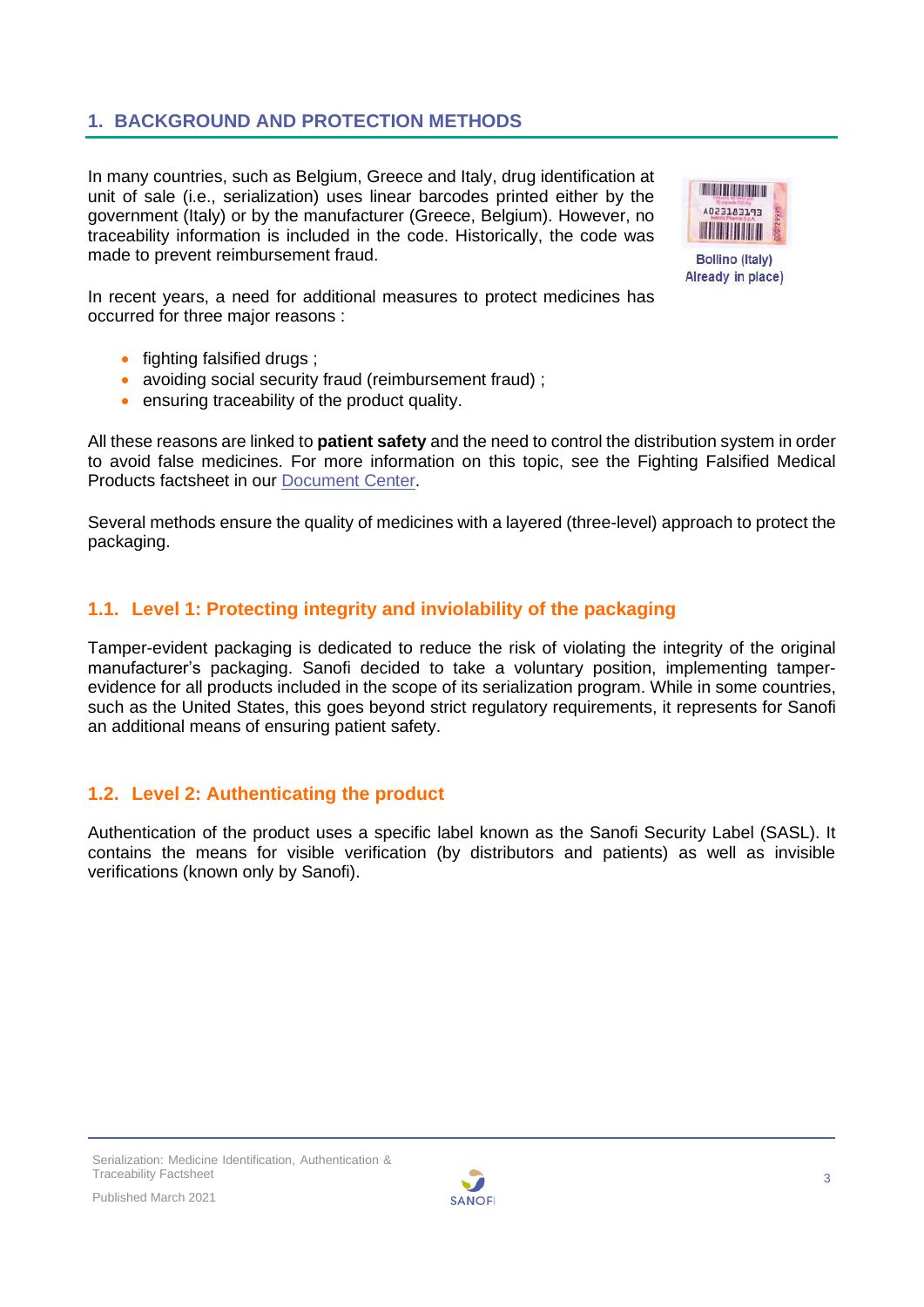#### <span id="page-3-0"></span>**1.3. Level 3: Identifying each box with a data matrix code**

A code printed on the secondary packaging contains unique identification information (product code and serial number) in addition to traceability data (batch number and expiration date).



However, these initiatives were conducted at the country level and sometimes on a voluntary basis. As a result, a real need for harmonization emerged.

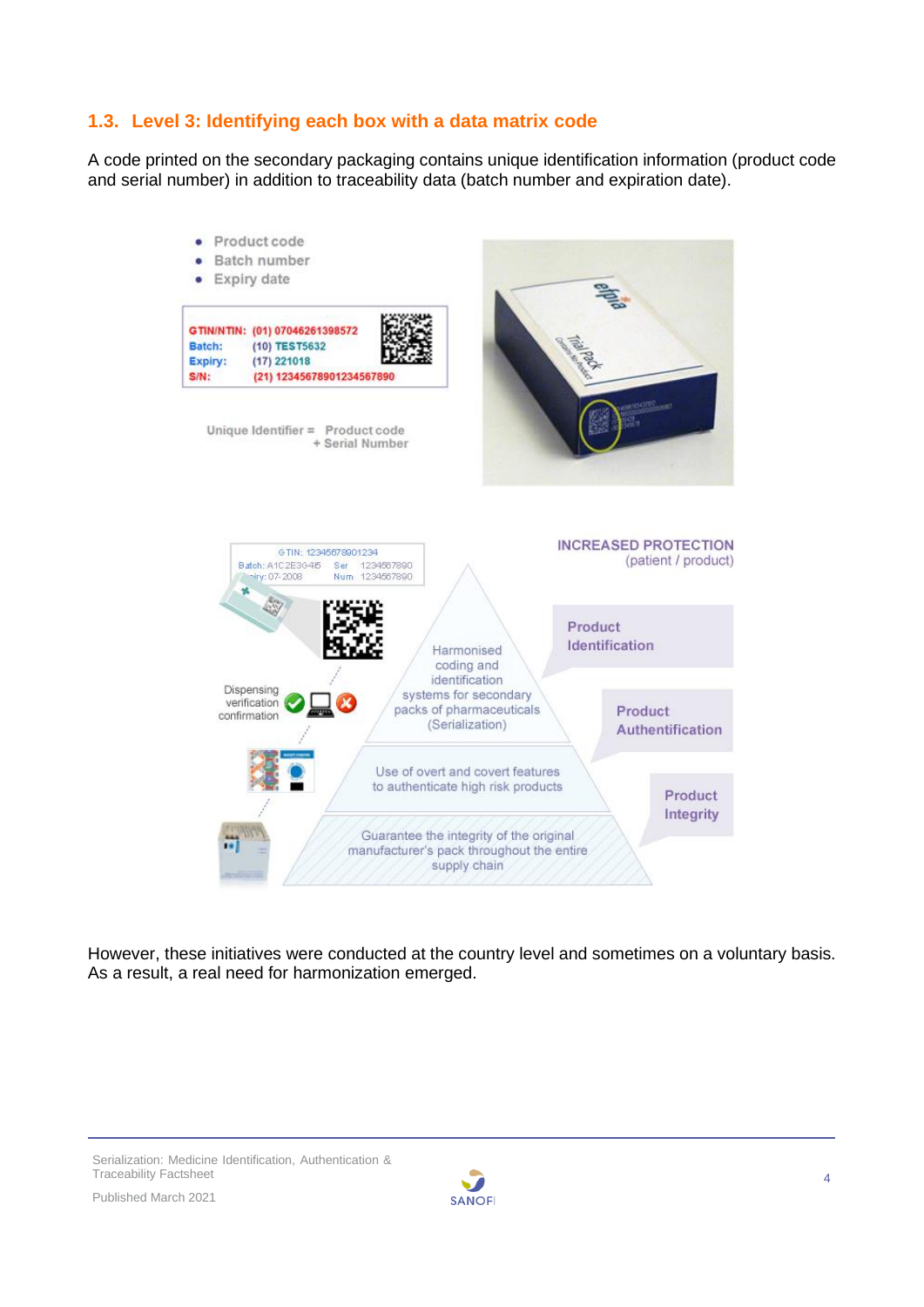#### <span id="page-4-0"></span>**2. GOVERNANCE**

The Serialization Program Organization is part of Industrial Affairs and is fully connected with the Sanofi anti-counterfeiting strategy.

The program includes support functions and appointed resources in divisions/sites where implementation will be carried out. Regular meetings with divisions' coordinators allow to implement the program from a regulatory and a technical point of view.

#### <span id="page-4-1"></span>**3. REGULATION**

In 2011, the EU Directive 2011/62/EU created an harmonized codification and verification system for medicines, based on the use of data matrix technology, mass serialization and systematic controls when dispensation by pharmacies and hospitals.

Only level 1 and 3 (tamper evidence and serialization) are required by the European Directive governing falsified medicines.

Since then, traceability legislation across the world has progressed; below is an overview of the different traceability regulations (subject to changes, not to be used as reference).

Argentina : Progressive serialization and aggregation of Medicines : Started 2011.

Turkey : Serialization and aggregation with verification in the Supply Chain : 2012.

South Korea : Serialization and aggregation : 2015.

China : Serialization and aggregation : 2015.

US : Serialization and aggregation by manufacturers : Nov 2018.

Nov 2019 : Verification by wholesalers of saleable returns.

Nov 2023 : Aggregation data management to be defined.

India : Serialization and Aggregation for Exported products (except EU and RU) : 2018.

Europe : Serialization with check at dispensing point : Feb 2019.

Gulf countries : Serialization 2019.

Barhain : Aggregation for May 2022.

Egypt : Serialization and aggregation progressively implemented, starting 2019.

Russia : Serialization and aggregation : July 2020.

Saudi Arabia : Serialization and aggregation : August 2020.

Indonesia : Progressive serialization and aggregation planned 2021 – 2025.

Brazil : Serialization and aggregation : 2023

Sanofi has supported the EFPIA (European Federation of Pharmaceutical Industries and Associations) serialization project to identify each box of high-risk medicines (mainly prescription drugs).

Serialization: Medicine Identification, Authentication & Traceability Factsheet

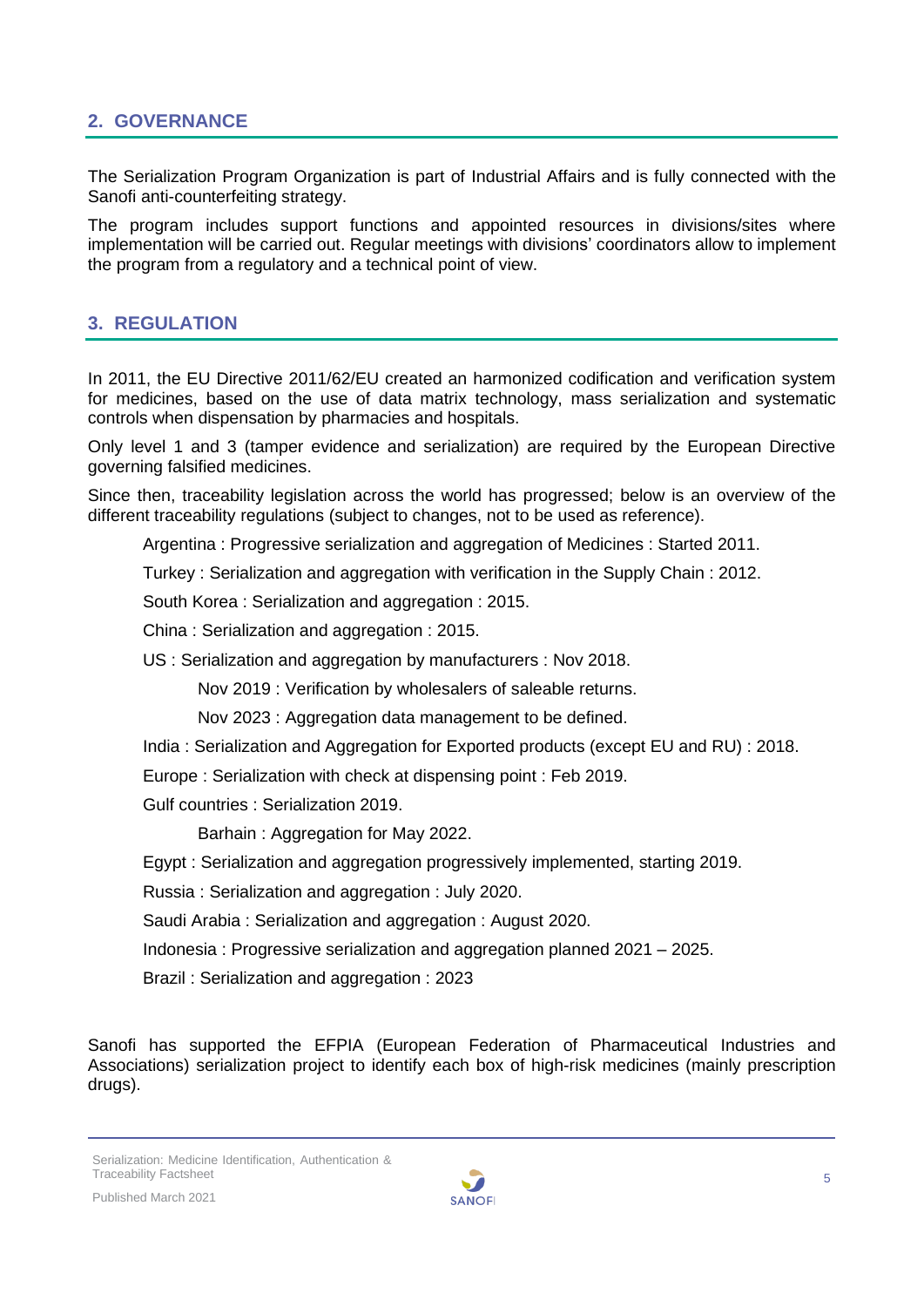#### <span id="page-5-0"></span>**4. DATA MATRIX TECHNOLOGY FOR INCREASED TRACEABILITY**

Since January 1, 2011, in compliance with the French legislation, all products marketed by Sanofi in France have been equipped with a data matrix identification system, a two-dimensional barcode printed on each box that contains traceability information :

- product code (CIP code);
- batch number :
- expiration date.

Data matrix codes are read when drugs are dispensed, improving traceability and enabling the automatic detection of falsified or expired products. They also facilitate batch recalls.

Serialization is adding a new data in this data matrix : a Serial number, which builds a unique identifier in combination with the Product code.

The implementation of the serialization operation on packaging lines follows regulatory timelines. More than 320 lines had been equipped at the end of 2019, which represents 70 % of our impacted equipment worldwide. This covers all our businesses : Pharma, Genzyme and Sanofi Pasteur (vaccines).

In accordance with national regulations, Sanofi is implementing a medicines serialization program.

A serialized data matrix identification system is printed on each pack of prescription drugs sold in Turkey, Argentina, China, South Korea, Saudi Arabia, US, Gulf countries and Europe.

In countries such as Turkey, Argentina, China and South Korea, the aggregation is also implemented, allowing to verify the full supply chain activities.

Russia and Saudi Arabia have been successfully implemented in 2020.

Indonesia and Brazil are the priorities for the next three years.

#### <span id="page-5-1"></span>**4.1 Serialization versus serialization and aggregation.**

In the "serialization only" scenario, systematic verification of serialized data matrix (ECC200) at the point of dispensation will be effective to protect patients from counterfeit products and will help fight reimbursement fraud (by detecting duplicate serial numbers). This is the simplest, least costly and most efficient option for pharma companies to implement. Pharmacies/hospitals must invest in equipment in order to read data matrix codes and verify data.



Serialization: Medicine Identification, Authentication & Traceability Factsheet

Published March 2021